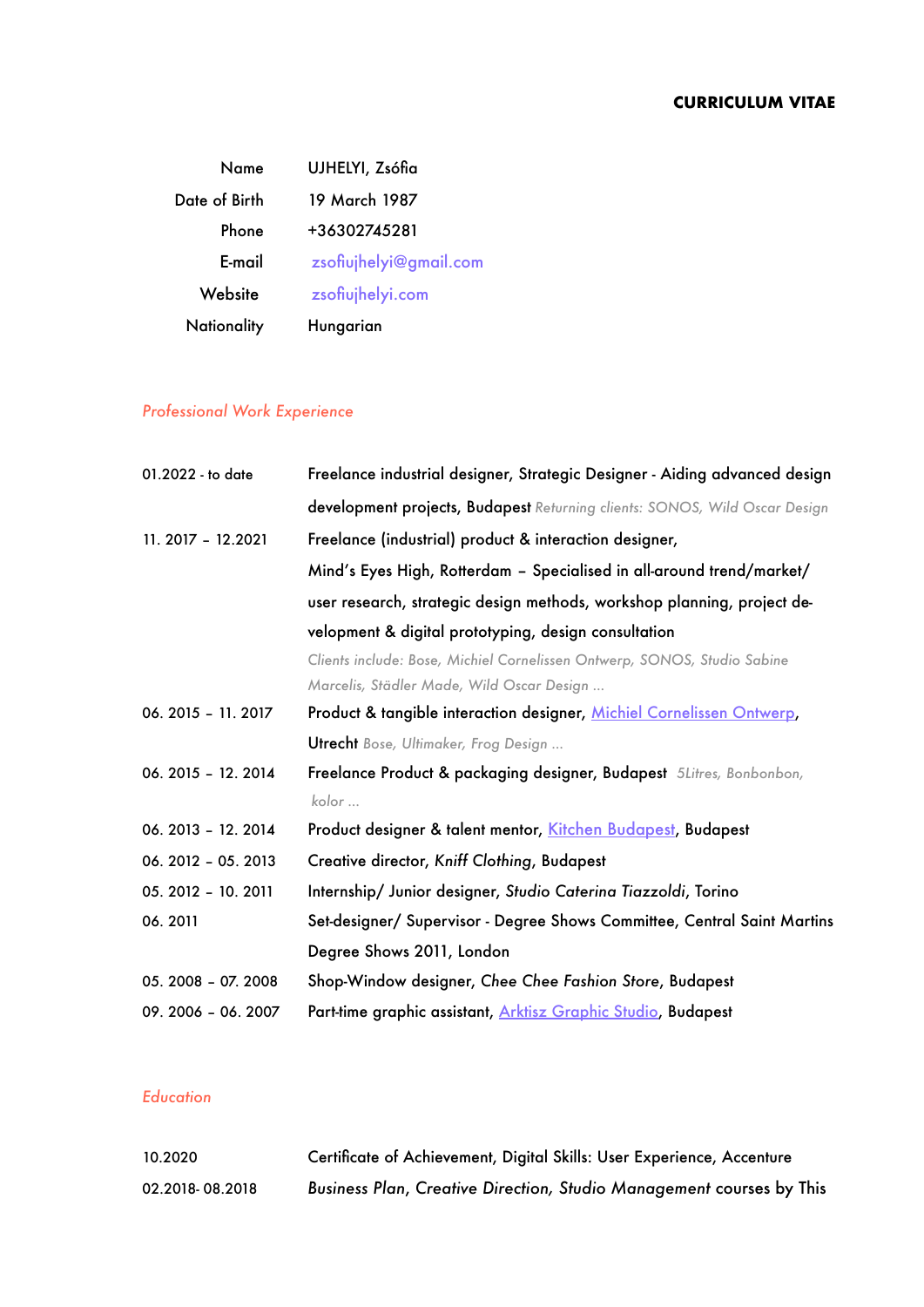|                     | is Bouw, The Commune, Rotterdam                                               |
|---------------------|-------------------------------------------------------------------------------|
| 07.2014             | Service Design Jam, Budapest                                                  |
| $01.2013 - 04.2013$ | Rhinoceros 3D Advanced Course, Budapest                                       |
| $2008 - 2011$       | Product Design BA (Hons), Central Saint Martins, University                   |
|                     | of the Arts, London                                                           |
| 08.2009             | Social Innovation - International Design Workshop 2009, Zsennye               |
| $2006 - 2008$       | Vocational School of Design and Art (Dekorator Iskola, Budapest)              |
|                     | Specialised in Shop-Window Design                                             |
| $2006 - 2008$       | <b>Corvin Drawing School (Budapest)</b> sculpting -drawing -painting, product |
|                     | design course                                                                 |
| $2001 - 2006$       | Táncsics Mihály Gimnázium (Budapest)                                          |

#### *Languages*

| Hungarian | Native                                                     |
|-----------|------------------------------------------------------------|
| English   | IELTS, Overall Band Score 6, Budapest 2008                 |
|           | EURO B2, English Intermediate combined exam, Budapest 2005 |
| Dutch     | Elementary                                                 |

#### *Skills*

*Currently learning: Figma* Rhinoceros /Keyshot / Ae – Ai – Lr – Id – Ps Experience in 3D printing & digital prototyping Professional shop-window designer Driving license type B, 2008 Sailing, Lake Balaton Hungary

### *Awards & Exhibitions*

| 08.2018 | <b>Finalist, Dezeen x Samsung TV Ambient Mode Design Competition</b>      |
|---------|---------------------------------------------------------------------------|
| 02.2018 | <u>Young Design Talents</u> by The Commune, part of Object Rotterdam 2018 |
| 04.2015 | Finalist, Audience Award at 'Furnish Your City!', Public Furniture Design |
|         | <b>Competition by Design Terminal &amp; Hello Wood, Budapest</b>          |